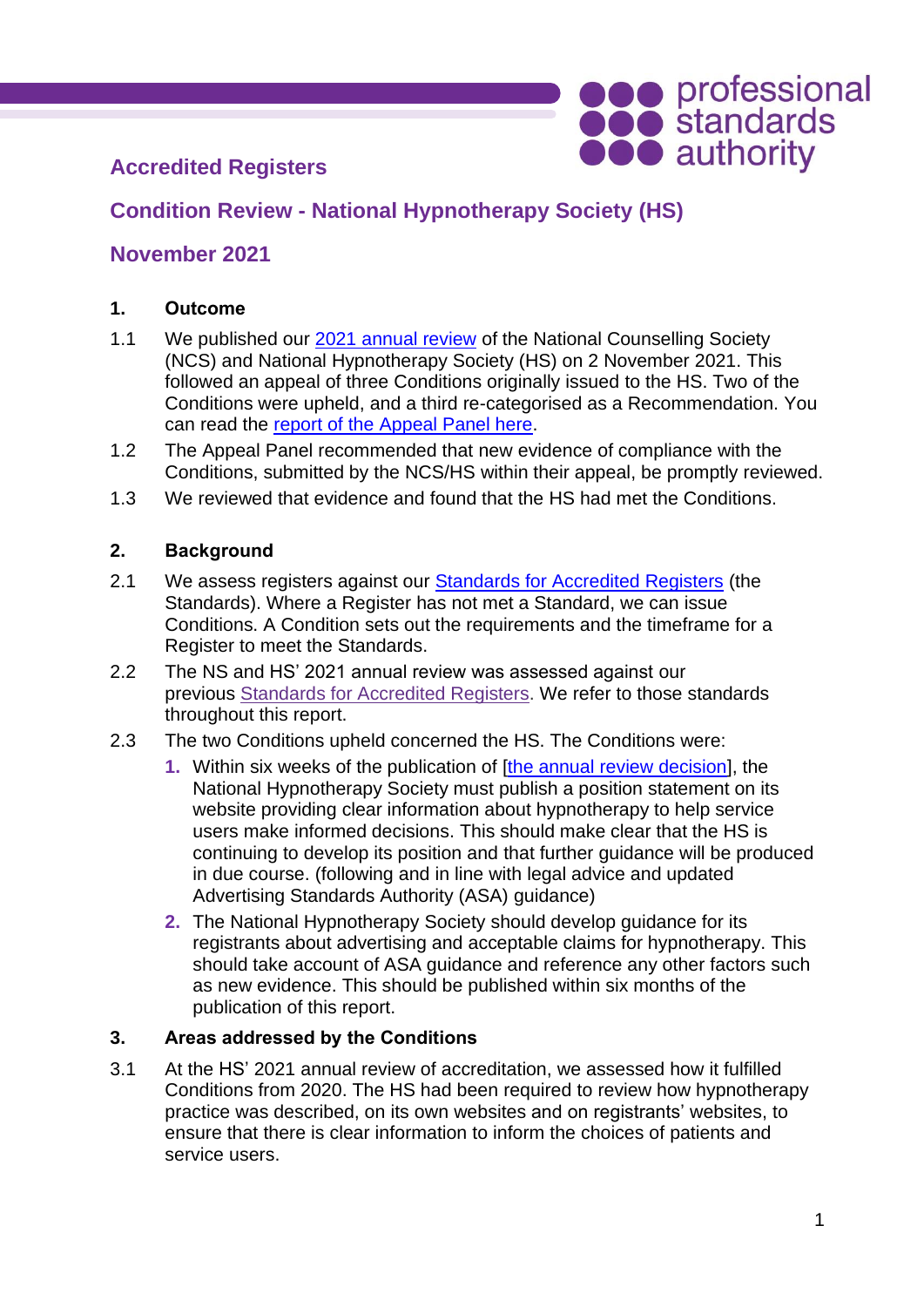- 3.2 Our review had recognised the actions taken by the HS to address the earlier Condition. The HS had removed information that might contravene ASA guidance about what hypnotherapy can help with from its website and register. The HS had told us that it aimed to publish new information in line with legal advice and updated Advertising Standards Authority (ASA) guidance.
- 3.3 We had been concerned that the HS had removed almost all information about the practice of hypnotherapy from its website. The HS had not, at the time of our assessment, published new information to replace this. This meant that the HS was not providing clear information about hypnotherapy to help service users make informed decisions, so was not in compliance with [Standards](https://www.professionalstandards.org.uk/docs/default-source/accredited-registers/standards-for-accredited-registers/standards-for-accredited-registers-2016.pdf?sfvrsn=cfae4820_4) 7f [and 10b.](https://www.professionalstandards.org.uk/docs/default-source/accredited-registers/standards-for-accredited-registers/standards-for-accredited-registers-2016.pdf?sfvrsn=cfae4820_4)
- 3.4 The new Condition One required the HS to provide short-term information about the practice of hypnotherapy. Condition Two allowed time for the HS to develop its guidance for its registrants about advertising and acceptable claims for hypnotherapy, with the benefit of legal advice and further guidance from the ASA.

### **4. Condition One:**

- 4.1 The HS updated its [Types of Therapy](https://nationalhypnotherapysociety.org/find-a-therapist/types-of-therapy) webpage with its interim position, and told us that this would also become their substantive position, if approved by the Authority. The HS would continue to review and update that information when updated guidance from the ASA was received.
- 4.2 We noted that the webpage makes clear that those seeking a hypnotherapist should first seek the advice of a medical professional for treatment of a medical or physical condition, and that hypnotherapy should not take the place of medical treatment or advice.
- 4.3 The webpage states under 'What is hypnotherapy' that:

'Hypnotherapy is the use of hypnosis in the treatment of a psychological disorder or concern, where hypnosis is defined as:

"A state of consciousness involving focused attention and reduced peripheral awareness characterised by an enhanced capacity for response"

(Advancing research and practice: The revised APA Division 30 definitions of hypnosis. Elkins,G.R.,Barbaraz,A.F.,Council,J.R.,& Speigel,D. 2015, International Journal of Clinical and Experimental Hypnosis, 63(1), pp1-9)'

4.4 The webpage then advises 'what hypnotherapy can treat' in line with ASA and UK Code of Broadcast Advertising (CAP Code) rulings. This information reflected wording used by the ASA on its own Health: [Hypnotherapy](https://www.asa.org.uk/advice-online/health-hypnotherapy.html) webpage. The HS page warns against posting testimonials and anecdotal evidence claiming that practitioners can treat smoking addictions. The page sets out that while GPs can refer to National Institute for Health and Care Excellence (NICE) guidance and prescribe hypnotherapy as a treatment for Irritable Bowel Syndrome (IBS), the HS' present position is that registrants should follow the ASA Code and not claim that hypnotherapy is an effective treatment for IBS.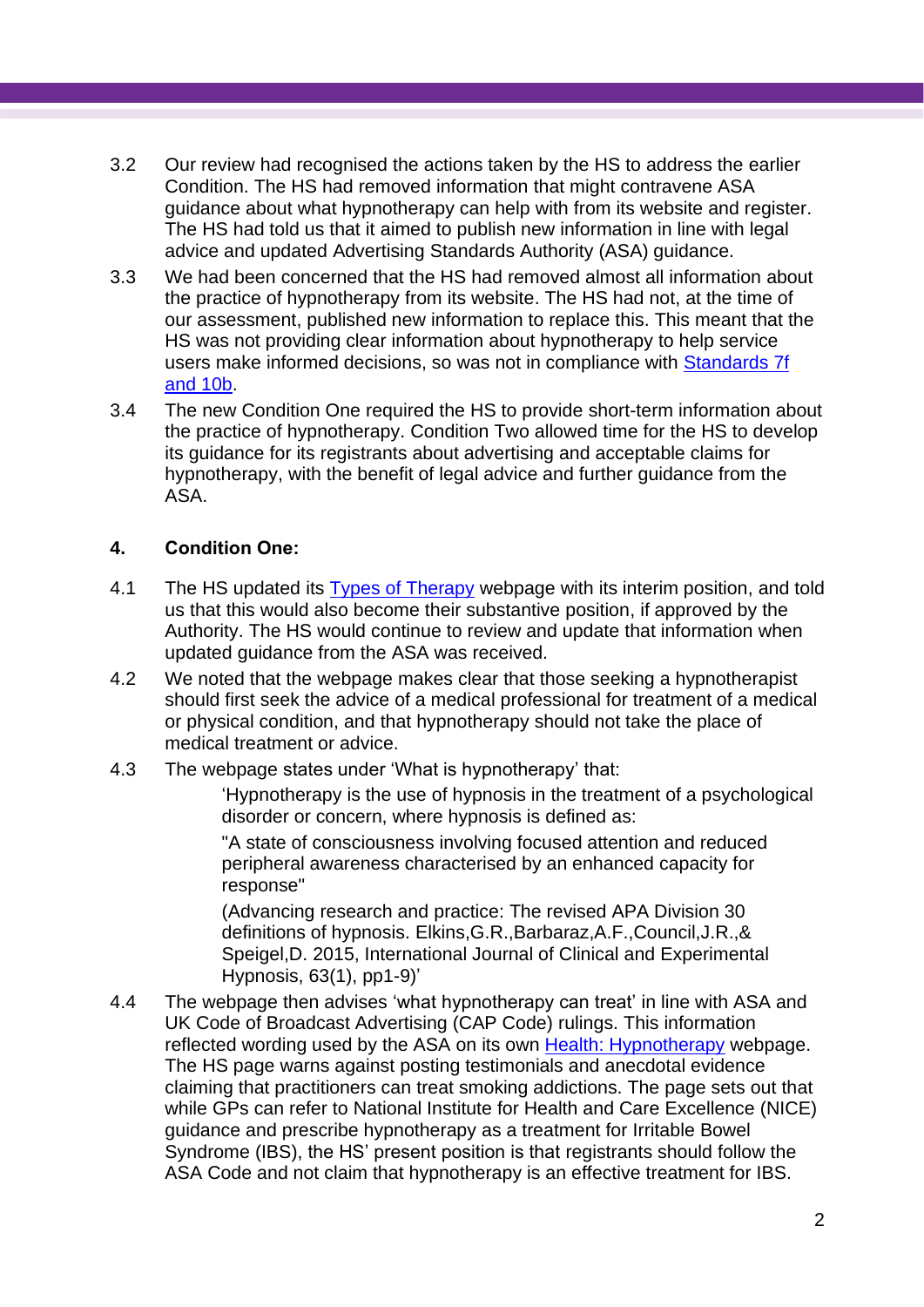- 4.5 The page states that its 'interim position statement represents temporary guidance by the National Hypnotherapy Society in line with the requirements of the Professional Standards Authority. The Society is continuing to develop its position in consultation with relevant authorities and will publish full guidance for the public in due course.'
- 4.6 We found that the HS addressed this Condition by providing a clear interim position about hypnotherapy to help service users make informed decisions, that makes clear to its registrants what they may and may not do. The information is presented in an accessible manner. We noted the HS may wish to consider developing a further 'plain-English' definition of hypnosis in due course.

#### **5. Condition Two**

- 5.1 The HS provided its updated 'Guidance when advertising and practising as a hypnotherapist' for registrants. The guidance states that failing to follow its guidelines can result in a ruling against the practitioner by the ASA, and violate the HS' terms of registration.
- 5.2 That information reflected the public-facing interim published position, advising that registrants should not claim to offer treatment where there is not robust evidence that the treatment works, in compliance with the ASA and CAP. The HS told us they would update both public and registrant guidance when updated guidance from the ASA is received.
- 5.3 The HS was to develop its new Standards 'in line with legal advice and updated ASA guidance'. The HS advised it was following previous legal advice 'not to allow members to advertise contrary to those guidelines on the basis of any additional evidence we might hold.' The HS told us they had written to NICE and the ASA for further clarification. The HS sets out that registrants should contact CAP for specific advice, or that it can do so on registrants' behalf.
- 5.4 The guidance states that:

'For you to be able to claim you offer treatment for any condition – i.e. offer a treatment that has been shown to be effective for that condition, you are required to hold *robust evidence* that the treatment works, and to comply with the rulings of the Advertising Standards Authority (ASA) and Committee for Advertising Practice (CAP.)

- 5.5 The guidance lists treatments accepted by the ASA/CAP. It also advises that anecdotal or testimonial evidence will not be sufficient to make claims about a particular treatment.
- 5.6 The guidance states that mental health conditions such as 'depression, addiction, eating disorders and other serious mental or psychological conditions' should be referred to an appropriate health professional, if the practitioner does not also hold the relevant medical qualifications.
- 5.7 The guidance makes clear that the use of hypnotherapy as a complementary therapy (for example to 'aid relaxation') must not be promoted as an effective medical treatment, for example to 'rid you of migraines'.
- 5.8 The guidance invites registrants to contact the HS for further information.